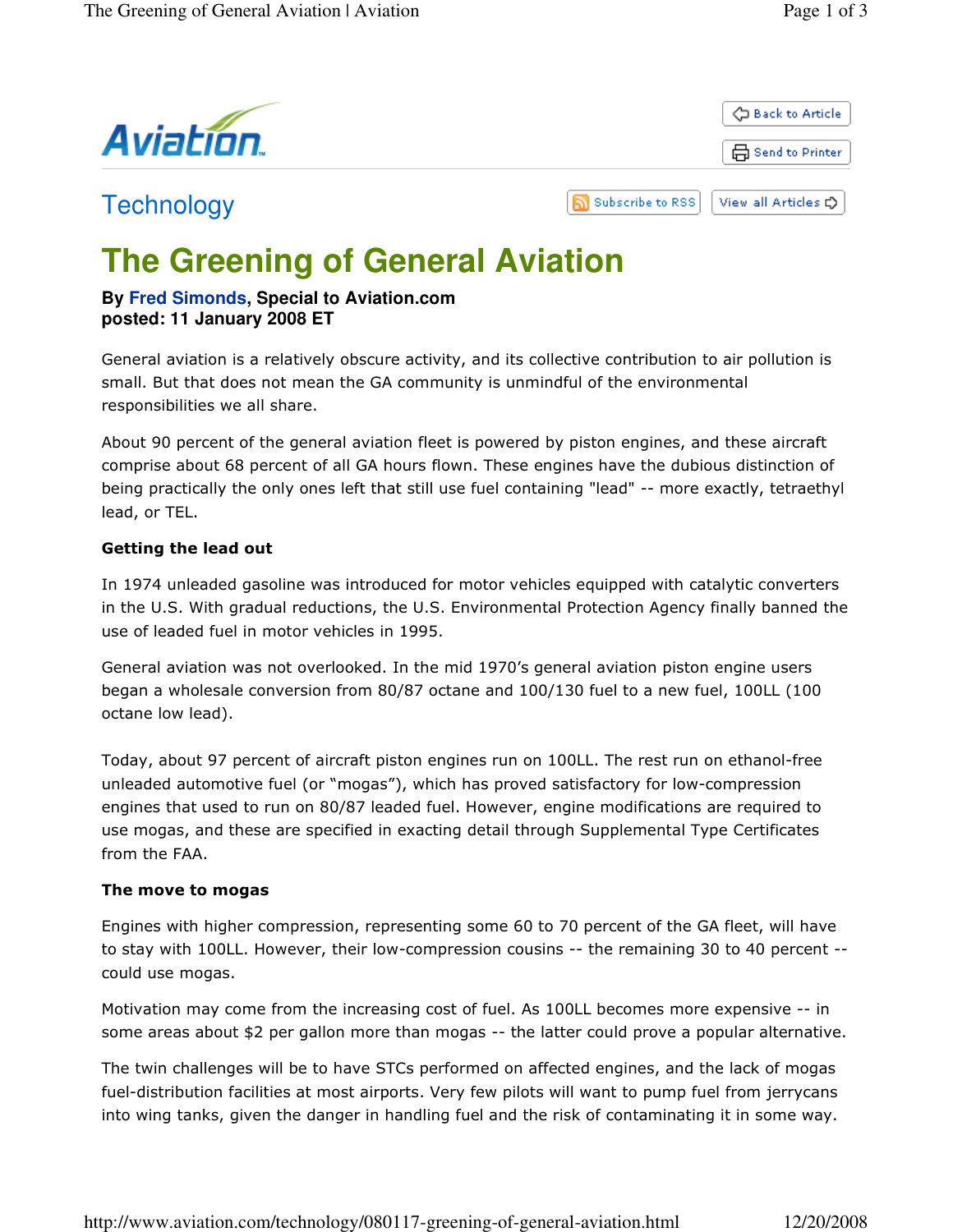### Do as the Swedes do

In the U.S., the research focus has been primarily on replacing 100LL with something else -- an approach that has yet to bear fruit. In Sweden however, more than 70 locations have been offering 91/96 octane unleaded gas as a substitute for 100LL for over 15 years without difficulty.

This development seems to have gone unnoticed -- but maybe it's time to look again. The major difficulty is the development of an independent delivery system that prevents fuel contamination, especially with other petroleum products.

## Build more efficient aircraft

New composite materials offer the promise of lighter weight. Advances in aerodynamics promise more-efficient wings and designs with less drag. The Cirrus and Columbia aircraft represent the future of GA design and construction. For existing aircraft there are a host of modifications to GA airframes and engines that increase speed and reduce fuel consumption.

## Operational savings

Fuel can be saved by operating aircraft more efficiently. For instance, pilots can operate their engines more efficiently by minimizing idling time on the ground. In the air, taking the most direct route and best advantage of winds can speed the trip.

In particular, pilots can more aggressively minimize the fuel going into the cylinders ("leaning" the engine) all the time, especially on the ground when most engines run very rich. Flying engines smarter is something we pilots can do today.

# The efficiency CAFE

The Comparative Aircraft Flight Efficiency (CAFE) Foundation promotes aircraft efficiency through "careful measurement and analysis of aircraft performance." It gets its name from the CAFE formula, devised by Dr. Brien Seeley, "as a mathematical expression for aircraft efficiency."

This year, CAFE and NASA are sponsoring the 2008 General Aviation Technology Challenge, a competition to press forward advances in aircraft design with the lure of \$300,000 in prize purse money put up by NASA.

Prizes will be awarded for noise reduction, speed, safety, and tellingly, for the first time, a "Green Prize" for transportation: specifically, the number of miles per gallon achieved in an aircraft.

# Topping it off

Further reductions in lead emissions from aircraft will be incremental. Given the long-lived nature of aircraft, the economic realities and the overarching need for safety, the most immediate reductions are operational. Intrinsic reductions from technology will be some time in coming. Nonetheless, the march is underway.

• The Top 10 Light Planes

- The Top 10 Air Shows
- Image Gallery: The Fun of Ballooning